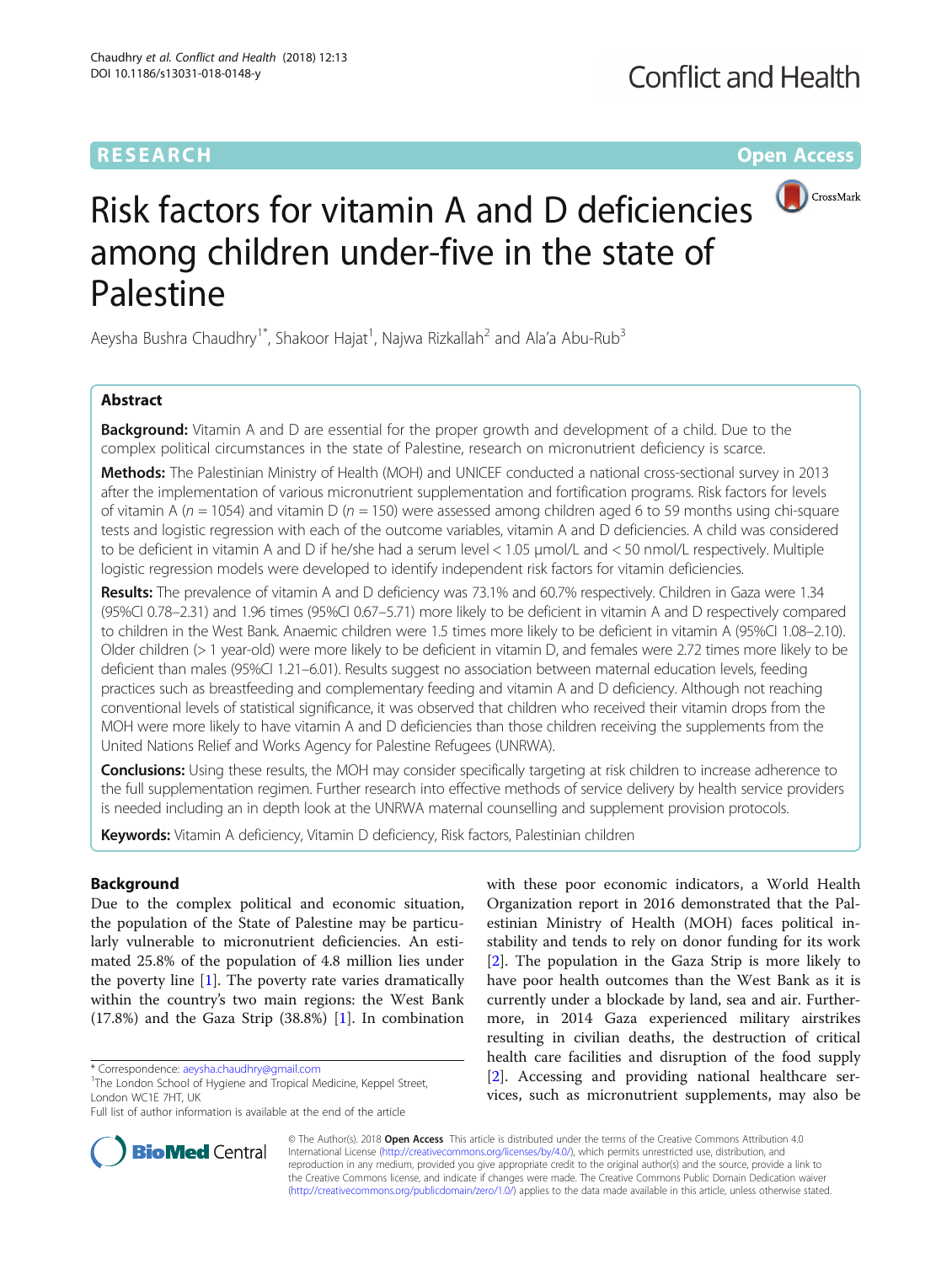dependent on the presence of military checkpoints [\[2](#page-10-0)]. There are four primary health providers that try to implement care in these precarious political circumstances: MOH, Non-Governmental Organizations (NGOs), United Nations Relief and Works Agency for Palestine Refugees (UNRWA), and private providers. The UNRWA provides services to registered refugees with concentrated efforts in Gaza [[2\]](#page-10-0). High poverty rates combined with political tensions make provision and coordination of health care by the MOH very difficult. Thus, it is critical to assess and monitor progress of state-wide programs and examine any differences in service provision between various regions.

Micronutrients such as vitamin A and vitamin D are critical for the proper growth and development of children. Due to the micronutrient's role in bone mineralization, in its most severe form, vitamin D deficiency (VDD) can lead to rickets [[3](#page-10-0)–[5](#page-10-0)]. The primary source of vitamin D is UV radiation, and despite ample sunlight in the region, estimates of the prevalence of VDD among children under-five in the Middle East and North Africa range between 30% and 75% [\[3](#page-10-0)]. Some studies attribute this to reduced outdoor physical activity, the clothing style in the region, or to seasonal variations in a child's month of birth (i.e. a child born in winter versus the summer)  $[4, 6-12]$  $[4, 6-12]$  $[4, 6-12]$  $[4, 6-12]$  $[4, 6-12]$ .

Vitamin A, also known as retinol, is essential for cellular differentiation, which impacts growth, reproduction, the immune response and most notably visual function [[13,](#page-11-0) [14\]](#page-11-0). In severe cases, vitamin A deficiency (VAD) can cause permanent blindness, and is also associated with increased morbidity and mortality from childhood infections such as diarrheal disease, respiratory infections and measles [[13](#page-11-0)–[15](#page-11-0)]. This may be attributable to the inverse relationship of the vitamin with levels of C-reactive protein (CRP), which tend to be elevated during infections and suppress uptake of vitamin A  $[14, 16]$  $[14, 16]$  $[14, 16]$  $[14, 16]$ . Furthermore, VAD has also been closely linked to the presence of stunting and wasting in children [[15](#page-11-0)]. Few studies have estimated the overall prevalence of VAD among children in the Middle East alone, however one study estimated the prevalence was 11% in the combined regions of the Middle East, North Africa and Central Asia [[15](#page-11-0)].

Studies in the Middle East have highlighted trends in the following risk factors common in both vitamin A and D deficiencies: gender, age and maternal education. While female children have been found to be more likely to have VDD than males, [[4,](#page-10-0) [17](#page-11-0)] two studies in Saudi Arabia and Iran demonstrated VAD was more common in male neonates [[18](#page-11-0), [19\]](#page-11-0). Some evidence suggests older children are more likely to have VAD and VDD as opposed to their younger counterparts [\[5](#page-10-0), [13](#page-11-0), [14](#page-11-0)]; however, there have been some studies that have observed the opposite trend [\[4](#page-10-0), [20\]](#page-11-0). Additionally, evidence has suggested an inverse relationship between maternal education levels and VDD  $[3, 4]$  $[3, 4]$  $[3, 4]$  and VAD  $[16]$  $[16]$ .

The role of breastfeeding and complementary feeding has also been examined  $[16, 21]$  $[16, 21]$  $[16, 21]$  $[16, 21]$ . While exclusive breastfeeding is an adequate source of vitamin A for children under six months of age, this alone cannot be the only source of vitamin D [\[14,](#page-11-0) [21](#page-11-0)]. Lastly, children with VAD have been considered more likely to develop anaemia due to vitamin A playing a crucial role in red-blood cell production and iron metabolism [\[13,](#page-11-0) [14\]](#page-11-0). A cross-sectional study in Jordan explored a potential relationship of anaemia with VDD, yet no association was found [\[4\]](#page-10-0).

This study examined the data collected from the Palestinian Micronutrient Survey in 2013, which assessed the supplementation program for vitamin A and D for children under-five. The main aim was to ascertain the prevalence and the risk factors for VAD and VDD among children in the state of Palestine. Moreover, the study measured the uptake of the vitamin A and D supplementation program and considered whether variations in VAD and VDD are related to the availability of supplements by different health service providers.

## Methods

## Data collection and management

The Palestinian MOH funded a national study, the Palestinian Micronutrient Survey (PMS), with technical, logistical and financial support from UNICEF, to conduct one of the first evaluations of its food fortification and supplementation programs, including the provision of vitamin A and D supplements to children from 21 days old up to 12 months of age. The survey was administered to children ages six to 59 months. Randomized cluster sampling using probability proportional to size generated 40 clusters in Gaza and the West Bank with 15 individuals selected from each cluster [\[22\]](#page-11-0). The researchers determined the sample size using the following formula:  $n = 1.96^2 * p(1-p)$ \*Deff /  $e^2$ . Informed by the multiple cluster indicator survey (MICS4), the prevalence value for anaemia ( $p = 20\%)$ was used to calculate the sample size as this was initially the main health outcome of interest in the PMS. The design effect (Deff) was 1.4 to correct any loss in precision due to choosing cluster sampling. This Deff was chosen as there is minimal variation in childhood anaemia levels in the same cluster in both the West Bank and Gaza Strip. Furthermore, the population is homogenous in regards to health conditions, culture and socioeconomic conditions within the same cluster. The formula yielded a sample size of 1200 children ages six to 59 months. The recruitment of the children took place at clinics for women and their children.

The field workers received verbal informed consent from the mothers of the children to provide information regarding the child's health and to collect blood samples.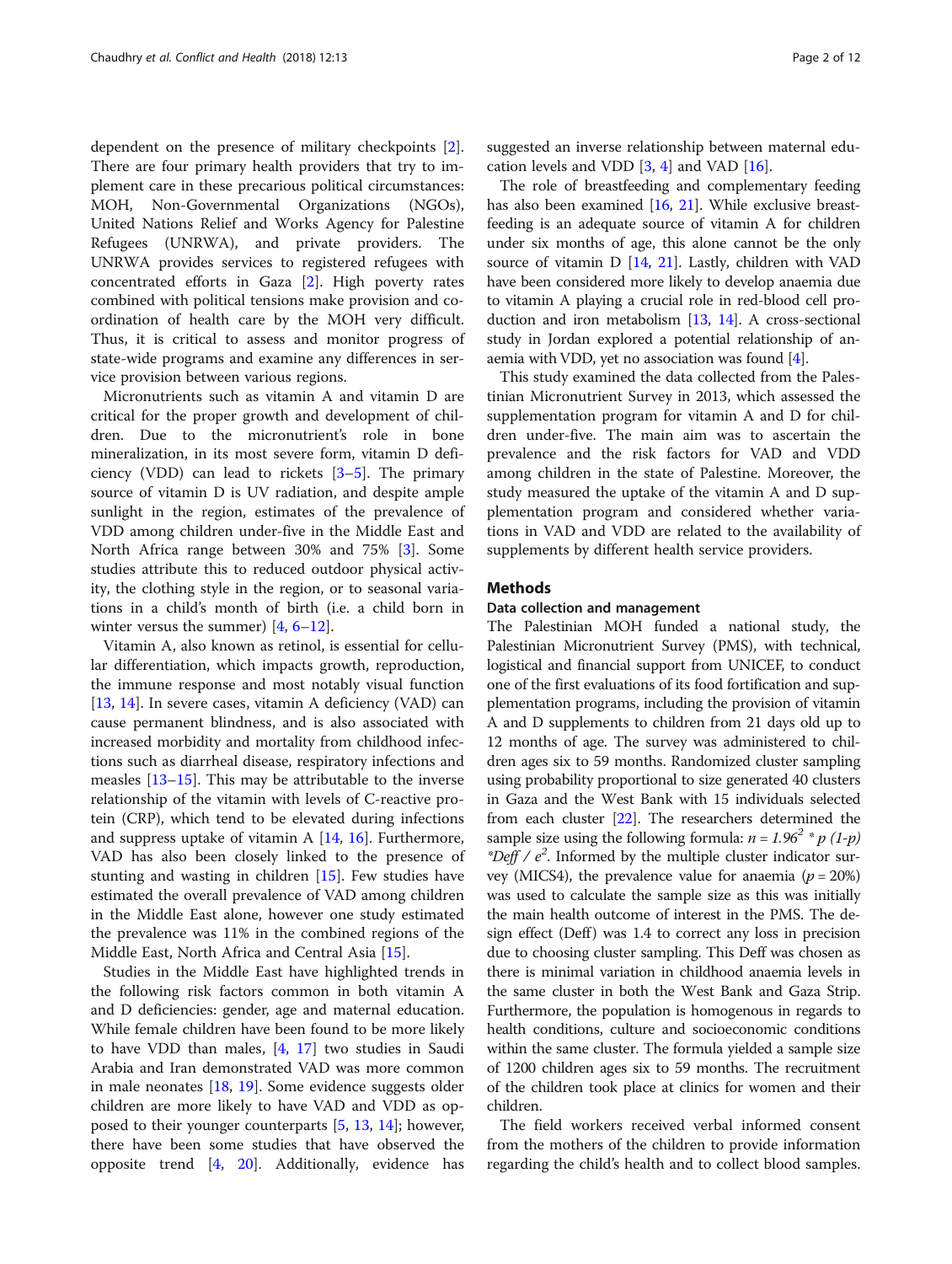The analysis of the blood samples was conducted by teams at Central Public Health Lab West Bank and PHD-Laboratories. The laboratory ensured the quality of its methods by repeated analyses  $(n = 6-10)$  of the same sample to determine the inter-assay coefficient of variance (IACV) [[22](#page-11-0)]. The study found the IACV for retinol and 25 OH-cholecalciferol to be 3.31 and 3.9 respectively, where values less than 10 are considered robust [[22\]](#page-11-0). In addition to blood serum tests, data were collected on demographic, socioeconomic factors and nutritional practices that enable the assessment of risk factors for these micronutrient deficiencies.

#### Survey data

The risk factors that were examined in this study fall into the following categories: demographic, geographic, socio-economic, and frequency of supplement provision. There were also data on the availability of the vitamin supplements by the particular health service providers. The relationship between anaemia and vitamin A and D deficiency was also considered by assessing mean levels of haemoglobin (Hb) in children. Anaemia was classified as a child having an Hb level less than 11.0 g/dl [\[22](#page-11-0)].

#### Analysis

While the sample size was 1200, only 1054 samples of vitamin A were used for this analysis. Quality control teams at the district level rejected 108 samples as they were clotted, broken or opened. The Central Public Health Laboratory (CPHL) received the remaining 1092 samples and rejected an additional 38 for the aforementioned reasons. Vitamin D samples were only taken form 150 children as vitamin D was not part of the original study proposal submitted to donors. As the costs of the kits for analyzing VDD was high, the micronutrient survey committee could only afford to collect 150 samples.

Vitamin A was measured in ppb and was converted to μmol/L by multiplying by the international conversion factor standard, 3.491. Vitamin D was measured in pg/ml, and was converted to nmol/L by using the international conversion factor standard of 2.496. Since vitamin D levels were recorded in only 150 of the children sampled, the outcome variables were dichotomized as follows using cut-offs defined by CPHL West Bank and PHD-Laboratories [\[22\]](#page-11-0): Vitamin  $A < 1.05$  µmol/L deficient/low,  $≥ 1.05$  μmol/L sufficient; Vitamin D: < 50 nmol/L deficient/ low,  $\geq 50$  nmol/L sufficient. In other works of literature these vitamins have an additional categorical cut-off: Vitamin A: < 0.7 μmol/L deficient and Vitamin D: < 25 nmol/L deficient.

Chi-squared tests were used to examine the association between categorical risk factors and the binary micronutrient outcomes. Fisher's exact tests were used if any of the expected values were less than one. Logistic regression was performed to determine the odds ratios. Tests for trend were used to assess the outcomes with the ordered categorical risk factors of education and age group. Similarly, associations between vitamin deficiency and presence of anaemia were also assessed using chisquared tests.

Multiple logistic regression models were used to assess independent effects of risk factors. Final models adjusted for core and modifiable variables, based on prior hypotheses rather than on statistical significance. Factors were considered modifiable if an intervention could impact on them, such as a health promotion campaign could increase levels of breastfed children. Each model allowed for the clustering of the district variable. Wald tests generated the p-values in the final model. The data analysis software used was STATA version 14 [[23](#page-11-0)].

## Results

Of the 1200 children sampled, serum level of vitamin A was recorded in 1054 children (87.8%), and vitamin D in 150 children (12.5%). Table [1](#page-3-0) shows the prevalence of vitamin A and D deficiency.

## Vitamin A results

The mean level of vitamin A was 0.900 μmol/L (StDev: 0.392) and 73.1% (95%CI 70.5–75.8%) of the children were considered deficient (< 1.05 μmol/L). Table [2](#page-4-0) shows the unadjusted associations between risk factors and the presence of VAD.

While there was no trend detected in age nor differences between the genders, there was a strong association found between higher levels of maternal education and lower levels of VAD in children. Furthermore, there was a large statistically significant variation in deficiency rates of vitamin A between and within the West Bank and Gaza Strip (see footnote Table [3](#page-6-0) for classification of regions). For instance, the highest and lowest mean levels of vitamin A were found in the North West Bank (WB) in Tubas and Tulkram respectively. Additionally, although confidence intervals were very wide, children in the Bedouin camps were over five times more likely to have VAD than children living in cities. Contrastingly, their counterparts in the refugee camps were 26% less likely to have VAD than children living in cities. While not found to be statistically significant, this may correlate to the result that children who received drops from the UNRWA were 17% less likely than children receiving drops from the MOH to have VAD. There was no evidence of an association between breastfeeding and complementary feeding and vitamin A deficiency.

## Vitamin D results

For the subsample of children that were examined for vitamin D ( $n = 150$ ) the mean level of the micronutrient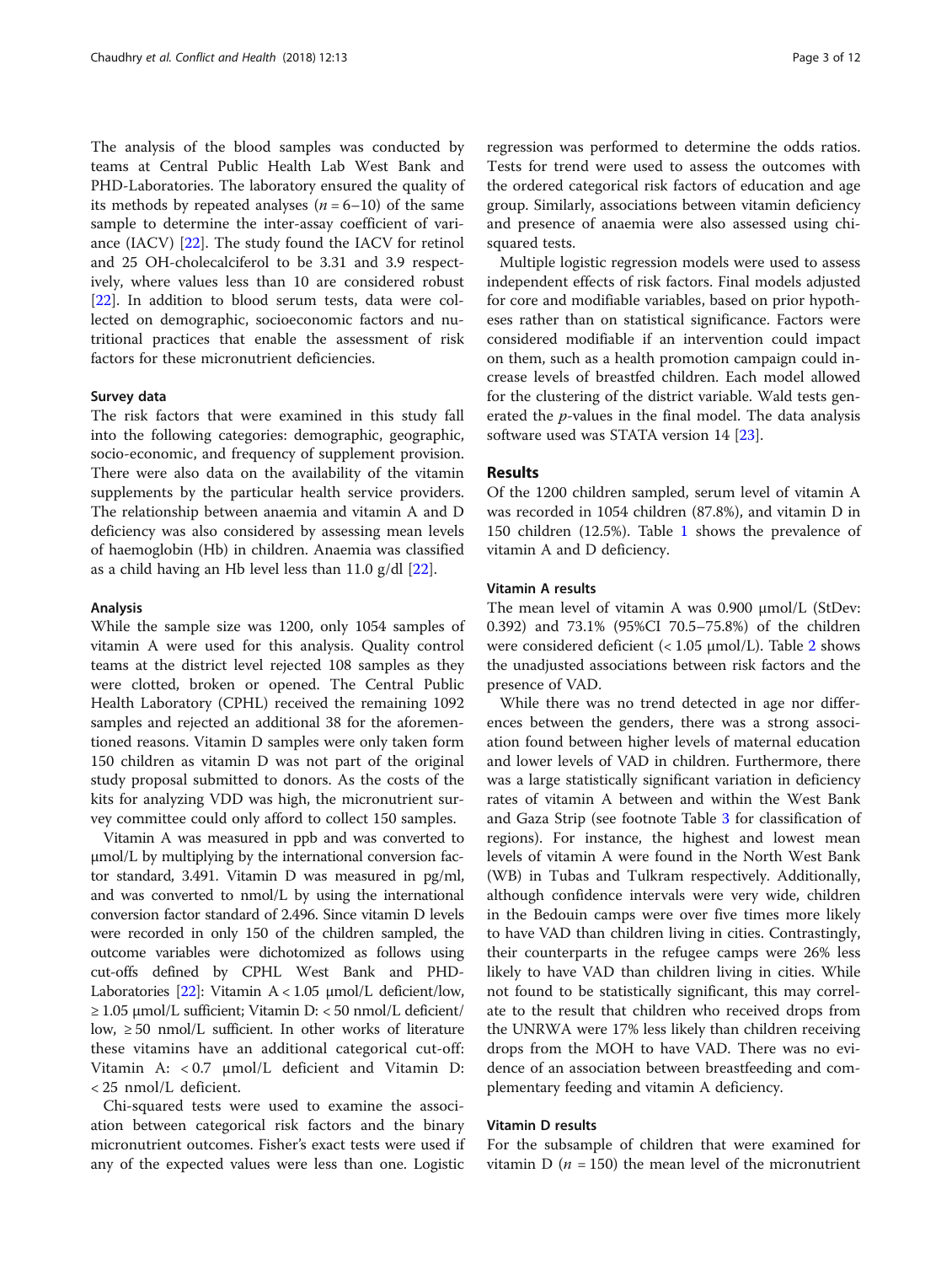| Vitamin                | Total N | Deficient N<br>(%, 95% CI)   | Low N<br>(%, 95% CI)         | Sufficient N<br>(%, 95% CI)  |
|------------------------|---------|------------------------------|------------------------------|------------------------------|
| Vitamin A <sup>a</sup> | 1054    | 348<br>$(33.0, 30.2 - 35.6)$ | 423<br>$(40.1, 37.2 - 43.1)$ | 283<br>$(26.9, 24.2 - 29.5)$ |
| Vitamin D <sup>b</sup> | 150     | $(6.0, 2.2 - 9.8)$           | 82<br>$(54.7, 46.7 - 62.6)$  | 59<br>$(39.3, 31.5 - 47.2)$  |

<span id="page-3-0"></span>Table 1 Prevalence of Vitamin A and D Deficiency in Children 6–59 months

avitamin A: Deficient (< 0.7 μmol/L) Low (0.7–1.0499 μmol/L) Sufficient ( $\geq 1.05$  μmol/L)<br>bytamin D: Deficient (< 25 nmol/L) Low (25, 49.99 nmol/L) Sufficient ( $\geq 50$  nmol/L)

<sup>b</sup>Vitamin D: Deficient (< 25 nmol/L) Low (25-49.99 nmol/L) Sufficient ( $\geq$  50 nmol/L)

was 47.6 nmol/L (StDev: 17.0) and 60.7% of children were considered to be deficient (95%CI 52.8–68.4%). The unadjusted odds ratios associated with each level of a risk factor are illustrated in Table [3](#page-6-0).

Similar to Vitamin A, there was no statistically significant association between VDD and increasing age, season of birth, practice of breastfeeding and complementary feeding nor gender. Although not found to be statistically significant, similarly to vitamin A, children who received drops from the UNRWA were 20% less likely to have VDD than children receiving the supplements from the MOH. However, unlike vitamin A, there was no evidence of an association of between VDD region of residence, maternal education level nor type of community).

## Relationship between vitamin A and D3 levels and haemoglobin levels

There were 1124 observations of haemoglobin (Hb) levels (Table [4](#page-7-0)). The mean level of Hb in the sample was 11.6 g/dl (StDev: 1.11). Those children with anaemia were 47% more likely to have VAD ( $p = 0.027$ ). There was no statistical evidence of an association between vitamin D deficiency and anaemia.

# Multiple logistic regression analysis Vitamin A results

After adjusting for the other factors listed in Table [5](#page-7-0), most risk factors showed no statistical association with VAD, with the exception of three variables. Similar to the bivariable analyses, those with anaemia were 50% more likely to be deficient in vitamin A. Children who did not receive complementary feeding before 6 months of age were 53% more likely to have VAD. Increased levels of CRP remained associated with an increased odds of deficiency. Furthermore, a mother's education was no longer a significant predictor of deficiency after adjusting for all other factors.

There were five risk factors with adjusted odds ratios that were not statistically significant but the trends may be worth exploring in future research. Those children living in the Gaza Strip, males and older children (with the exception of children aged 3 to 4) were more likely to have VAD. Additionally, the children who receive the drops from the UNRWA and NGOs appear less likely to have VAD as opposed to those children who are supplied by the MOH.

## Vitamin D results

Adjusted odds ratios in Table [6](#page-8-0) highlight four risk factors that demonstrate statistical significance. There is a trend in age, with an exception of children aged 2 to 3, those children who are older are more likely to be deficient in this micronutrient ( $p = 0.0429$ ). The results establish that females have a 2.72 higher odds of deficiency than males. The level of CRP in the serum is associated with the level of vitamin D ( $p = 0.031$ ). Those children who were not taking the drops at the time of the survey have approximately 5 times higher odds of deficiency than those child taking the drops at the time of the survey, although, it is important to note the wide confidence interval (95%CI 1.11–24.5).

While not statistically significant, the following findings from the adjusted analysis may help inform future research. Those children living in camps or in the Gaza Strip or who were anaemic were more likely to be deficient in vitamin D. As for health service provider, the odd ratios depreciated indicating a stronger adjusted relationship with receiving drops from the UNRWA or private clinics and lower levels of deficiency as compared to children receiving drops from the MOH.

## **Discussion**

## Understanding the burden of disease

The evidence suggests that the State of Palestine has a higher prevalence of vitamin A and D deficiencies than some of its neighboring countries. Vitamin A deficiency was found in 73.1% of children, which is similar to the 76% prevalence rate found in two previous crosssectional studies in the State  $[14, 24]$  $[14, 24]$  $[14, 24]$ , however, it is much larger than the 15% to 40% range observed in Southern Israel, Turkey and Iran [[16](#page-11-0), [20,](#page-11-0) [21](#page-11-0), [25\]](#page-11-0). As for vitamin D, 60.7% of children were deficient, which falls in the upper end of the range of deficiency reported by Bassil et al. in a systematic review of VDD in the Middle East and North Africa (30–75%) [[3\]](#page-10-0). As for comparison on a global scale, prevalence of VDD among children in the United States and the UK is 16% and 35% respectively [\[26](#page-11-0)]. In most western countries, VAD is not considered a public health concern, however, prevalence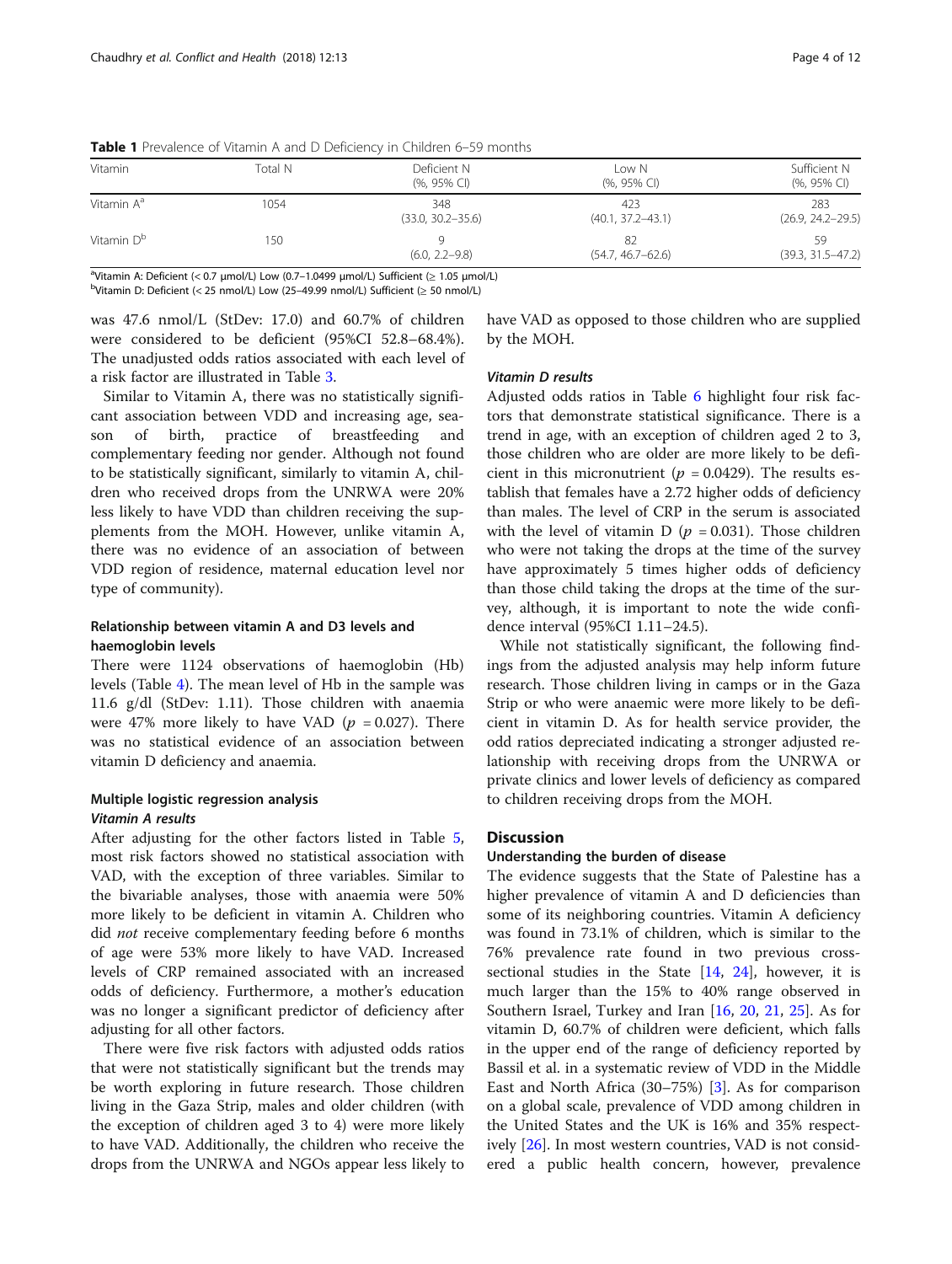<span id="page-4-0"></span>Table 2 Unadjusted Associations between Risk Factors and Vitamin A Deficiency

| Risk Factor                   | Subcategory           | N (%)      | Deficient N (%) | ${\mathsf{OR}}^{\rm a}$ | 95% CI        | $p$ -value $^{\rm b}$ |
|-------------------------------|-----------------------|------------|-----------------|-------------------------|---------------|-----------------------|
| Total                         | Total                 | 1054(100)  | 771(73.1)       | N/A                     | N/A           | N/A                   |
| Age Group                     | $<1\,$                | 131(12.5)  | 94(71.8)        | $\mathbf{1}$            |               | Test-for-trend: 0.299 |
|                               | $1 - 2$               | 268(25.5)  | 192(71.6)       | 0.99                    | $0.63 - 1.58$ |                       |
|                               | $2 - 3$               | 270(25.7)  | 199(73.7)       | 1.10                    | $0.69 - 1.76$ |                       |
|                               | $3 - 4$               | 200(19.1)  | 141(70.5)       | 0.94                    | $0.58 - 1.53$ |                       |
|                               | $4+$                  | 180(17.2)  | 140(77.8)       | 1.38                    | $0.82 - 2.31$ |                       |
| Gender                        | Male                  | 567(53.8)  | 414(73.0)       | $\overline{1}$          |               | 0.916                 |
|                               | Female                | 487(46.2)  | 357(73.3)       | 1.01                    | $0.77 - 1.33$ |                       |
| Mother's Education            | Illiterate/Elementary | 59(5.7)    | 47(79.7)        | $\mathbf{1}$            |               | Test-for-trend: 0.008 |
|                               | Preparatory/Secondary | 657(63.3)  | 493 (75.0)      | 0.77                    | $0.40 - 1.48$ |                       |
|                               | Diploma/BA/Postgrad   | 322(31.0)  | 218(67.7)       | 0.54                    | $0.27 - 1.05$ |                       |
| Province                      | West Bank             | 569(54.0)  | 417(73.3)       | $\mathbf{1}$            |               | 0.914                 |
|                               | Gaza Strip            | 485(46.0)  | 354(73.0)       | 0.99                    | $0.75 - 1.29$ |                       |
| District                      | Jenin                 | 71(6.7)    | 50(70.4)        | $\mathbf{1}$            |               | < 0.001               |
|                               | Tulkarm               | 45(4.3)    | 37(82.2)        | 1.94                    | $0.78 - 4.87$ |                       |
|                               | Nablus                | 68(6.5)    | 47(69.1)        | 0.94                    | $0.46 - 1.94$ |                       |
|                               | Qalqiliya             | 30(2.8)    | 18(60.0)        | 0.63                    | $0.26 - 1.54$ |                       |
|                               | Salfit                | 15(1.4)    | 14(93.3)        | 5.88                    | $0.73 - 47.6$ |                       |
|                               | Tubas                 | 11(1.0)    | 4(36.4)         | 0.24                    | $0.06 - 0.91$ |                       |
|                               | Ramallah &Al-Bireh    | 83(7.9)    | 60(72.3)        | 1.10                    | $0.54 - 2.21$ |                       |
|                               | Jericho & Aghwar      | 15(1.4)    | 14(93.3)        | 5.88                    | $0.73 - 47.6$ |                       |
|                               | Jerusalem             | 30(2.8)    | 20(66.7)        | 0.84                    | $0.33 - 2.10$ |                       |
|                               | Bethlehem             | 29(2.8)    | 29(100.0)       | N/A                     | N/A           |                       |
|                               | Hebron                | 114(10.8)  | 74(64.9)        | 0.78                    | $0.41 - 1.47$ |                       |
|                               | South Hebron          | 58(5.5)    | 50(86.2)        | 2.63                    | $1.06 - 6.48$ |                       |
|                               | North Gaza            | 86(8.2)    | 56(65.1)        | 0.78                    | $0.40 - 1.54$ |                       |
|                               | Gaza                  | 173(16.4)  | 131(75.7)       | 1.31                    | $0.71 - 2.43$ |                       |
|                               | Deir El Balah         | 68(6.5)    | 51(75.0)        | 1.26                    | $0.60 - 2.66$ |                       |
|                               | Khan Yunis            | 96(9.1)    | 68(70.8)        | 1.02                    | $0.52 - 2.00$ |                       |
|                               | Rafah                 | 62(5.9)    | 48(77.4)        | 1.44                    | $0.66 - 3.15$ |                       |
| Type of Community             | City                  | 460(43.6)  | 347(75.4)       | 1                       |               | 0.058                 |
|                               | Village               | 313(29.7)  | 224(71.6)       | 0.82                    | $0.59 - 1.13$ |                       |
|                               | Camp                  | 263(25.0)  | 183(69.6)       | 0.74                    | $0.53 - 1.04$ |                       |
|                               | Bedouin camp          | 18(1.7)    | 17(94.4)        | 5.54                    | $0.73 - 42.1$ |                       |
| Has the child ever been       | Yes                   | 1026(97.3) | 753(73.4)       | $\mathbf{1}$            |               | 0.283                 |
| breastfed?                    | No                    | 28(2.7)    | 18(64.3)        | 0.65                    | $0.30 - 1.43$ |                       |
| Is your child still           | Yes                   | 140(13.6)  | 110(72.6)       | $\overline{1}$          |               | 0.136                 |
| breastfeeding?                | No                    | 886(86.4)  | 643(27.4)       | 0.72                    | $0.47 - 1.11$ |                       |
| Child received feeding at     | Yes                   | 415(39.4)  | 293(70.6)       | $\mathbf{1}$            |               | 0.133                 |
| <6 months of age?             | No                    | 639(60.6)  | 478(74.8)       | 1.24                    | $0.94 - 1.63$ |                       |
| Has the child taken vitamin   | Yes                   | 899(86.1)  | 655(72.9)       | $\mathbf{1}$            |               | 0.448                 |
| A&D drops?                    | No                    | 145(13.9)  | 110(75.9)       | 1.17                    | $0.78 - 1.76$ |                       |
| Is the child currently taking | Yes                   | 108(12.1)  | 80(74.1)        | $\mathbf{1}$            |               | 0.745                 |
| the drops?                    | No                    | 788(87.9)  | 572(72.6)       | 0.93                    | $0.59 - 1.47$ |                       |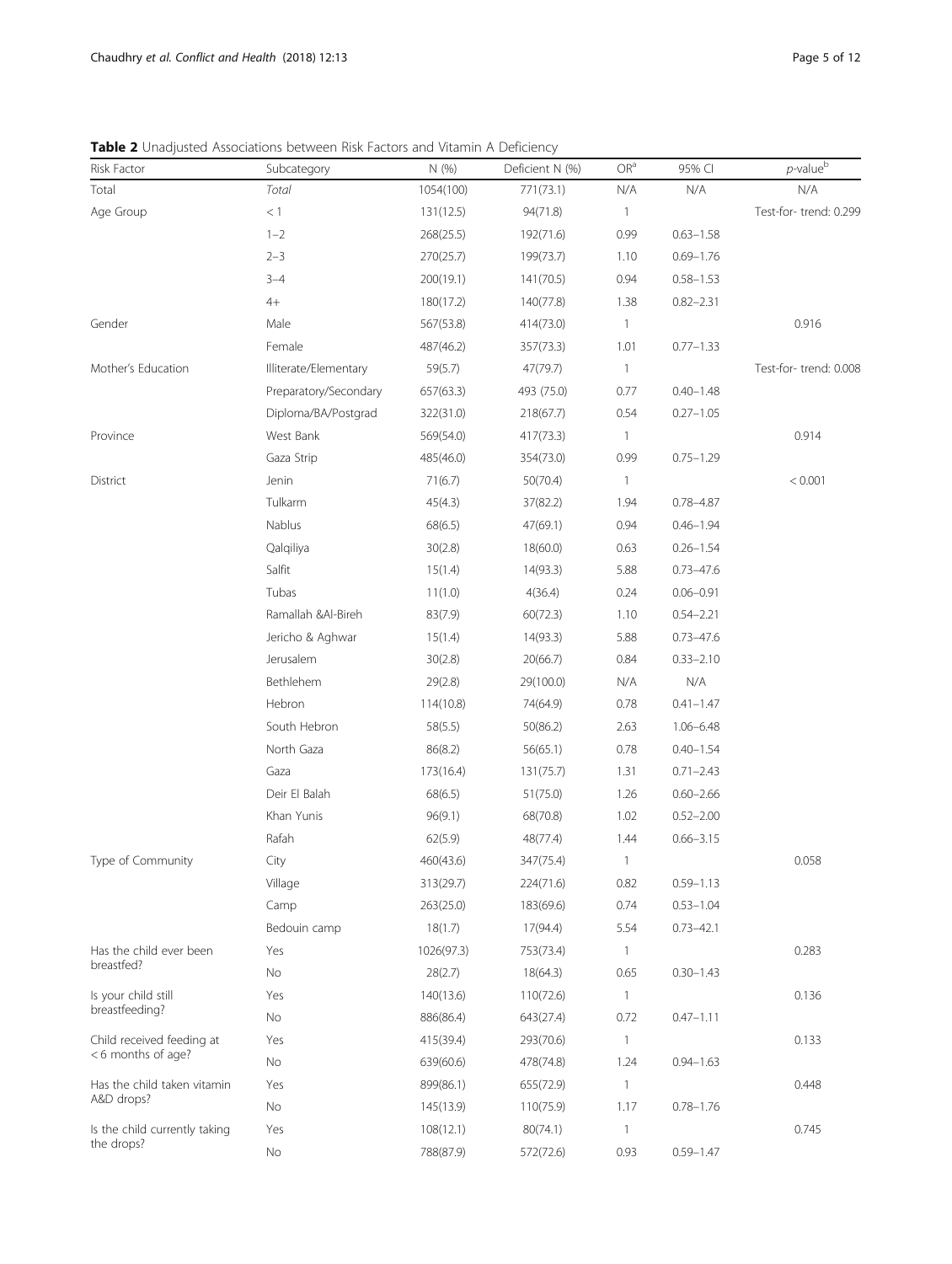| Risk Factor          | Subcategory             | N(%)      | Deficient N (%) | OR <sup>a</sup> | 95% CI        | <i>p</i> -value <sup>p</sup> |
|----------------------|-------------------------|-----------|-----------------|-----------------|---------------|------------------------------|
| Where does the child | <b>MOH</b>              | 437(48.7) | 322 (73.7)      |                 |               | 0.444                        |
| receive the drops?   | UNWRA                   | 325(36.2) | 227(69.9)       | 0.83            | $0.60 - 1.14$ |                              |
|                      | <b>NGOs</b>             | 15(1.7)   | 11(73.3)        | 0.98            | $0.31 - 3.15$ |                              |
|                      | Private                 | 117(13.0) | 90(76.9)        | 1.19            | $0.74 - 1.92$ |                              |
|                      | <b>Medical Missions</b> | 3(0.3)    | 3(100)          | N/A             | N/A           |                              |

Table 2 Unadjusted Associations between Risk Factors and Vitamin A Deficiency (Continued)

<sup>a</sup>Unadjusted odds ratios from bivariable statistical analyses

 $b$ p-value from chi-squared test unless otherwise stated

estimates of 44%, 45% and 21% in South Asia, Sub-Saharan Africa, and Latin American and the Caribbean respectively serve as poignant comparison to the 33% deficiency cut-off  $( $0.70 \mu$ mol/L)$  observed in this study [[27\]](#page-11-0). Thus, Palestine is a unique state in the region, and supplementation programs must be designed for its own population. There are three potential fronts for improvements: (1) target populations that are at higher risk of these micronutrient deficiencies; (2) encourage continuous uptake of vitamin A and D drops through maternal education programs; and (3) ensure the adequate supply of supplements to health service providers.

## Targeting at-risk populations Older ages

As found in a study by USAID, while a trend is observed, there was no statistical association that older aged children have higher odds of VAD than children under one [[14\]](#page-11-0). However, a Jordanian study supports the strong evidence of an association found with increasing age and VDD [\[5](#page-10-0)]. Children receiving drops from the MOH are only being provided supplements in the first 12 months of life, and are subsequently dependent on their parents to provide them with micronutrient rich diets. However, especially in Gaza, access to and parental knowledge of these foods may be limited. It is essential that information be provided on the importance of provision of vitamin A and D rich foods after the supplementation period.

## Gender differences

USAID's study in Palestine similarly did not find a strong statistical association of VAD and gender [\[14](#page-11-0)]. However, strong evidence of gender differences was found in a study in Southern Israel, where males were almost 4 times more likely to be deficient (OR: 4.17, 95%CI 1.14–15.32  $p = 0.031$  [[16\]](#page-11-0). For VDD the inverse association was found in several studies [[11,](#page-11-0) [17\]](#page-11-0), including a large cross-sectional survey in Jordan, as females were 74% more likely to have VDD than males (95%CI 1.22–2.47  $p = 0.002$  [[4\]](#page-10-0). While further research is warranted, based on the patterns in gender observed, improvements to the supplementation program may entail

targeted messages to mothers regarding these unique gender differences.

## Season of birth

In addition to patterns in age and gender, those children less than one-year-old born in the winter had a lower mean level of vitamin D compared to children in the same age group born in the summer. While there was no evidence of an association in the present study, work from Iran and Jordan found neonates born in the winter to have a 5.7 times (95% CI 2.1–15.7  $p < 0.01$ ) and a 2.34 times (95%CI 3.13–1.49  $p < 0.001$ ) higher odds of VDD than neonates born in the summer  $[6, 8]$  $[6, 8]$  $[6, 8]$  $[6, 8]$  $[6, 8]$ . Further research may examine if promotion campaigns for vitamin D may be beneficial during winter months.

#### Practices of breastfeeding and complementary feeding

Our results suggest that breastfeeding is not a significant predictor for deficiency. This was a common finding from other studies for both vitamin A  $[16, 21]$  $[16, 21]$  $[16, 21]$  $[16, 21]$  $[16, 21]$  and vitamin  $D$  [[4,](#page-10-0) [5](#page-10-0)]. It is understandable that it is not a significant risk factor for VDD as the primary sources of this vitamin are UV radiation and food intake. However, for vitamin A it has been suggested that breastmilk does provide an adequate amount of this micronutrient for children [\[14](#page-11-0)]. An association may not have been found in this study because the majority of children in the survey were no longer breastfeeding.

The second dietary risk factor examined was the practice of complementary feeding. It is not recommended until after six months of exclusive breastfeeding to prevent infections. Thus, children who are complementary fed before the age of six months may be more prone to infections and subsequently suffer depleted serum micronutrient levels. Although the results were not statistically significant, the adjusted analysis revealed that the children who were *not* complementary fed before six months were less likely to be deficient in vitamin D. However, this does not appear to be the case for vitamin A. Those children who were *not* complementary fed before 6 months were *more* likely to be deficient in vitamin A. It could be hypothesized that those children who were provided food before six months, were given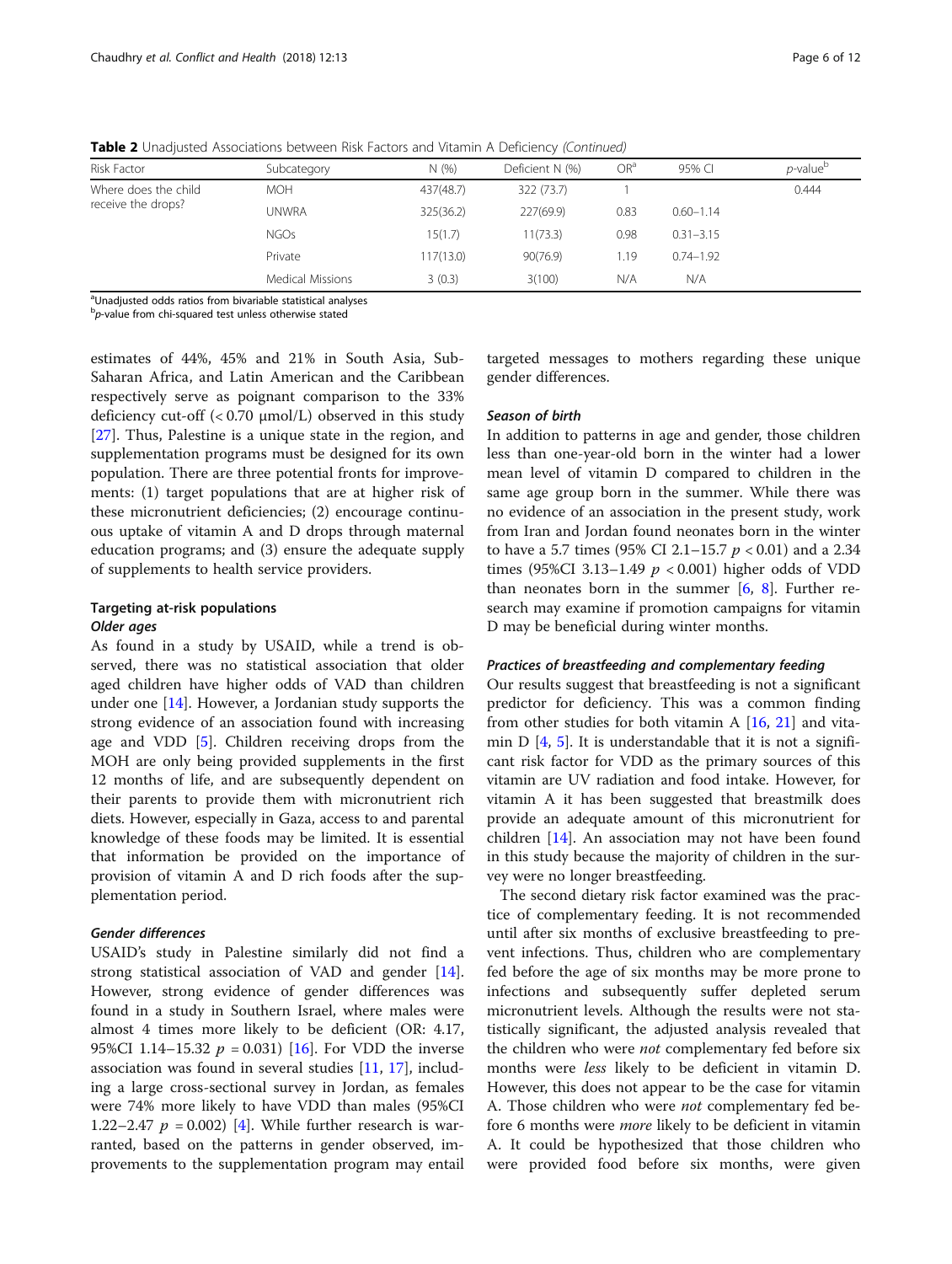<span id="page-6-0"></span>Table 3 Unadjusted Associations between Risk Factors and Vitamin D Deficiency

| Risk Factor                                    | Subcategory           | N (%)               | Deficient N (%) | OR*                      | 95% CI         | $p$ -value <sup>c</sup> |
|------------------------------------------------|-----------------------|---------------------|-----------------|--------------------------|----------------|-------------------------|
| Total                                          | Total                 | 150                 | 91(60.7)        | N/A                      | N/A            | N/A                     |
| Age Group                                      | < 1                   | 23(15.4)            | 13(56.5)        | $\mathbf{1}$             |                | Test-for-trend: 0.836   |
|                                                | $1 - 2$               | 34(22.8)            | 23(67.7)        | 1.61                     | $0.54 - 4.80$  |                         |
|                                                | $2 - 3$               | 35(23.5)            | 17(48.6)        | 0.73                     | $0.25 - 2.10$  |                         |
|                                                | $3 - 4$               | 35(23.5)            | 24(68.6)        | 1.68                     | $0.56 - 4.99$  |                         |
|                                                | $4+$                  | 22(14.8)            | 13(59.1)        | 1.11                     | $0.34 - 3.63$  |                         |
| Gender                                         | Male                  | 77(51.3)            | 42(54.6)        | $\mathbf{1}$             |                | 0.114                   |
|                                                | Female                | 73(48.7)            | 49(67.1)        | 1.70                     | $0.88 - 3.30$  |                         |
| Season of Birth                                | Winter(Oct-Mar)       | 76(51.0)            | 44(57.9)        | $\mathbf{1}$             |                | 0.523                   |
|                                                | Summer(Apr-Sept)      | 73(49.0)            | 46(63.1)        | 1.24                     | $0.64 - 2.39$  |                         |
| Mother's Education                             | Illiterate/Elementary | 5(3.4)              | 3(60.0)         | $\overline{1}$           |                | Test-for trend: 0.268   |
|                                                | Preparatory/Secondary | 85(57.4)            | 56(65.9)        | 1.29                     | $0.20 - 8.14$  |                         |
|                                                | Diploma/BA/Postgrad   | 58(39.2)            | 32(55.2)        | 0.82                     | $0.18 - 5.28$  |                         |
| Province                                       | West Bank             | 75(50.0)            | 42(56.0)        | $\mathbf{1}$             |                | 0.242                   |
|                                                | Gaza Strip            | 75(50.0)            | 49(65.3)        | 1.48                     | $0.77 - 2.86$  |                         |
| Regions <sup>a</sup>                           | North WB              | 32(21.3)            | 17(53.1)        | $\overline{1}$           |                | 0.206                   |
|                                                | Middle WB             | 17(11.3)            | 11(64.7)        | 1.61                     | $0.481 - 5.44$ |                         |
|                                                | South WB              | 26(17.3)            | 14(53.9)        | 1.03                     | $0.36 - 8.52$  |                         |
|                                                | North Gaza            | 35(23.3)            | 27(77.1)        | 2.97                     | $1.04 - 8.52$  |                         |
|                                                | South Gaza            | 40(26.7)            | 22(55.0)        | 1.09                     | $0.42 - 2.74$  |                         |
| Type of Community                              | City                  | 55(36.7)            | 37(67.3)        | $\mathbf{1}$             |                | 0.213                   |
|                                                | Village               | 46(30.7)            | 23(50.0)        | 0.49                     | $0.22 - 1.09$  |                         |
|                                                | Camp                  | 46(30.7)            | 30(65.2)        | 0.91                     | $0.40 - 2.09$  |                         |
|                                                | Bedouin camp          | 3(2.0)              | 1(33.3)         | 0.24                     | $0.02 - 2.86$  |                         |
| Has your child ever been breastfed?b           | Yes                   | 148(98.7)           | 91(61.5)        | N/A                      | N/A            | Fishers exact: 0.153    |
|                                                | No                    | 2(1.3)              | $\mathbb O$     | N/A                      | N/A            |                         |
| Is the child still breastfeeding?              | Yes                   | 25(16.9)            | 16(64.0)        | $\mathbf{1}$             |                | 0.776                   |
|                                                | No                    | 123(83.1)           | 75(61.0)        | 0.88                     | $0.36 - 2.15$  |                         |
| Child received feeding at $<$ 6 months of age? | Yes                   | 57(38.0)            | 32(56.1)        | $\overline{1}$           |                | 0.375                   |
|                                                | No                    | 93(62.0)            | 59(63.4)        | 1.35                     | $0.69 - 2.66$  |                         |
| Has the child taken vitamin A&D drops?         | Yes                   | 132(89.2)           | 76(57.6)        | $\mathbf{1}$             |                | Fishers exact: 0.003    |
|                                                | No                    | 16(10.8)            | 15(93.8)        | 11.1                     | $1.42 - 86.2$  |                         |
| Is the child currently taking the drops?       | Yes                   | 16(12.2)            | 5(31.3)         | $\overline{\phantom{a}}$ |                | 0.025                   |
|                                                | No                    | 115(87.8)           | 70(60.9)        | 3.42                     | $1.11 - 10.5$  |                         |
| Where does the child receive the drops?        | <b>MOH</b>            | 64(48.5)            | 38(59.4)        | $\mathbf{1}$             |                | Fishers exact: 0.927    |
|                                                | <b>UNWRA</b>          | 37(28.0)            | 20(54.1)        | 0.80                     | $0.36 - 1.82$  |                         |
|                                                | <b>NGOs</b>           | 1(0.8)              | 1(100)          | $\mathbf{1}$             | N/A            |                         |
|                                                | Private               | 30(22.7)            | 17(56.7)        | 0.89                     | $0.37 - 2.15$  |                         |
|                                                | Medical Missions      | $\mathsf{O}\xspace$ | 0               | N/A                      | N/A            |                         |

\*Unadjusted odds ratios from bivariable statistical analyses

a Districts grouped into regions due to small numbers. North West Bank (WB): Jenin, Tulkram, Nablus, Qalqiliya, Salfit, Tubas; Middle West Bank: Ramallah & Al-Bireh, Jericho & Aghwar, Jerusalem; South West Bank: Bethlehem, Hebron, South Hebron; North Gaza: North Gaza, Gaza; South Gaza: Deir El Balah, Khan Yunis, Rafah

<sup>b</sup>No OR due to collinearity

 $\epsilon$ p-value from chi-squared test unless otherwise stated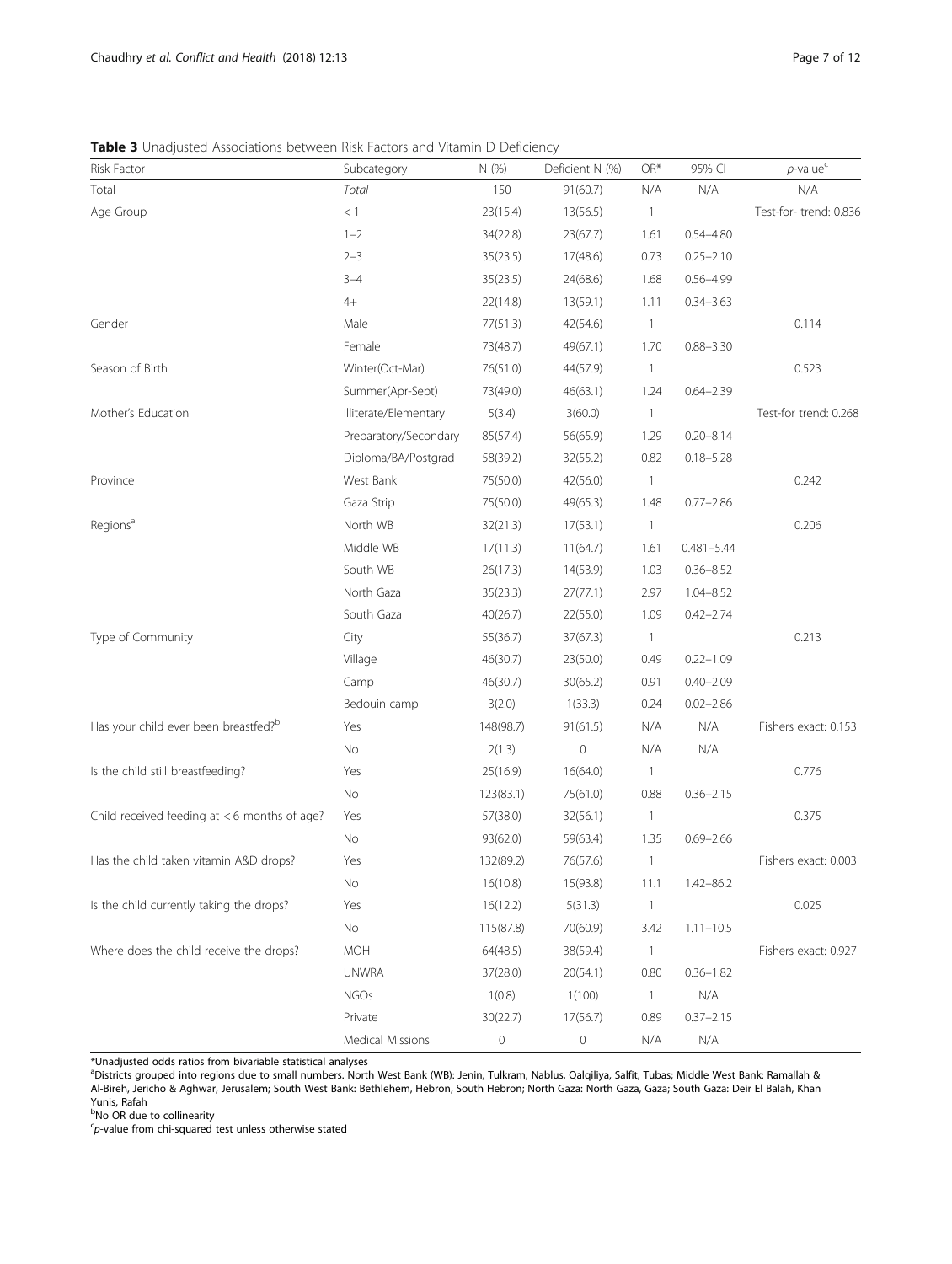<span id="page-7-0"></span>Table 4 Association between Categorical Levels of Vitamin A and D and Anaemia

| Vitamin   | Risk Factor | Subcategory        | $\mathbb N$ | Deficient N (%) | OR    | 95% CI        | $p$ -value |
|-----------|-------------|--------------------|-------------|-----------------|-------|---------------|------------|
| Vitamin A | Hb Level    | Total              | 984         | 722 (73.4)      |       |               | 0.027      |
|           |             | $Hb > 11.0$ g/dl   | 739         | 529 (71.6)      |       |               |            |
|           |             | $Hb < 11.0$ g/dl   | 245         | 193 (78.8)      | 1.47  | $1.04 - 2.08$ |            |
| Vitamin D | Hb Level    | Total              | 145         | 91(60.7)        |       |               | 0.550      |
|           |             | $Hb \ge 11.0$ g/dl | 100         | 63(63.0)        |       |               |            |
|           |             | $Hb < 11.0$ g/dl   | 45          | 26(57.8)        | 0.804 | $0.39 - 1.65$ |            |

Table 5 Results from Multiple Logistic Regression Analysis for Vitamin A

| Risk Factor                                         | Subcategory           | Unadjusted OR | 95% CI        | p-value <sup>c</sup>  | Adjusted OR <sup>a</sup> | 95% CI        | $p$ -value |
|-----------------------------------------------------|-----------------------|---------------|---------------|-----------------------|--------------------------|---------------|------------|
| Age Group                                           | $<\,1$                | $\mathbf{1}$  |               | Test-for trend: 0.299 | $\mathbf{1}$             |               | 0.305      |
|                                                     | $1 - 2$               | 0.99          | $0.63 - 1.58$ |                       | 1.13                     | $0.53 - 2.42$ |            |
|                                                     | $2 - 3$               | 1.10          | $0.69 - 1.76$ |                       | 1.65                     | $0.94 - 2.89$ |            |
|                                                     | $3 - 4$               | 0.94          | $0.58 - 1.53$ |                       | 0.99                     | $0.52 - 1.90$ |            |
|                                                     | $4+$                  | 1.38          | $0.82 - 2.31$ |                       | 1.18                     | $0.61 - 2.25$ |            |
| Gender                                              | Male                  | $\mathbf{1}$  |               | 0.916                 | $\mathbf{1}$             |               | 0.689      |
|                                                     | Female                | 1.01          | $0.77 - 1.33$ |                       | 0.93                     | $0.68 - 1.28$ |            |
| Mother's Education                                  | Illiterate/Elementary | $\mathbf{1}$  |               | Test-for-trend: 0.008 | 0.803 <sup>b</sup>       | $0.56 - 1.15$ | 0.154      |
|                                                     | Preparatory/Secondary | 0.77          | $0.40 - 1.48$ |                       |                          |               |            |
|                                                     | Diploma/BA/Postgrad   | 0.54          | $0.27 - 1.05$ |                       |                          |               |            |
| Province                                            | West Bank             | $\mathbf{1}$  |               | 0.914                 | $\mathbf{1}$             |               | 0.183      |
|                                                     | Gaza Strip            | 0.99          | $0.75 - 1.29$ |                       | 1.34                     | $0.78 - 2.31$ |            |
| Type of Community                                   | City                  | $\mathbf{1}$  |               | 0.058                 | $\mathbf{1}$             |               | 0.126      |
|                                                     | Village               | 0.82          | $0.59 - 1.13$ |                       | 0.76                     | $0.48 - 1.20$ |            |
|                                                     | Camp                  | 0.74          | $0.53 - 1.04$ |                       | 1.01                     | $0.51 - 1.99$ |            |
|                                                     | Bedouin camp          | 5.54          | $0.73 - 42.1$ |                       | 4.74                     | $2.21 - 10.2$ |            |
| Has the child ever                                  | Yes                   | $\mathbf{1}$  |               | 0.283                 | $\mathbf{1}$             |               | 0.224      |
| been breastfed?                                     | No                    | 0.65          | $0.30 - 1.43$ |                       | 0.56                     | $0.25 - 1.22$ |            |
| Child received                                      | Yes                   | $\mathbf{1}$  |               | 0.133                 | $\mathbf{1}$             |               | 0.015      |
| feeding at $< 6$<br>months of age?                  | No                    | 1.24          | $0.94 - 1.63$ |                       | 1.53                     | $1.18 - 1.98$ |            |
| Is the child currently                              | Yes                   | $\mathbf{1}$  |               | 0.745                 | $\mathbf{1}$             |               | 0.854      |
| taking the drops?                                   | <b>No</b>             | 0.93          | $0.59 - 1.47$ |                       | 0.95                     | $0.58 - 1.55$ |            |
| How long has the child<br>taken the drops? (months) | Continuous Variable   | 1.03          | $0.99 - 1.06$ | 0.142                 | 1.03                     | $0.99 - 1.07$ | 0.167      |
| Where does the child                                | <b>MOH</b>            | $\mathbf{1}$  |               | 0.444                 | $\mathbf{1}$             |               | 0.126      |
| receive the drops?                                  | <b>UNWRA</b>          | 0.83          | $0.60 - 1.14$ |                       | 0.59                     | $0.30 - 1.18$ |            |
|                                                     | <b>NGOs</b>           | 0.98          | $0.31 - 3.15$ |                       | 0.58                     | $0.09 - 3.61$ |            |
|                                                     | Private               | 1.19          | $0.74 - 1.92$ |                       | 1.00                     | $0.54 - 1.85$ |            |
|                                                     | Medical Missions      | N/A           |               |                       | N/A                      |               |            |
| CRP (mg/L)                                          | Continuous Variable   | 1.02          | $1.00 - 1.04$ | 0.001                 | 1.02                     | $1.00 - 1.03$ | 0.016      |
| Anaemia                                             | Yes                   | 1.47          | $1.04 - 2.08$ | 0.027                 | 1.50                     | $1.08 - 2.10$ | 0.047      |
|                                                     | No                    | $\mathbf{1}$  |               |                       | $\mathbf{1}$             |               |            |

<sup>a</sup>Adjusted odds ratios adjusting for all other factors in the table. Likelihood Ratio Tests provided p-values<br><sup>b</sup>Mother's education was treated as a continuous variable as the variable was found to be statistically signif bivariable analyses

 $\epsilon$ p-value from chi-squared test unless otherwise stated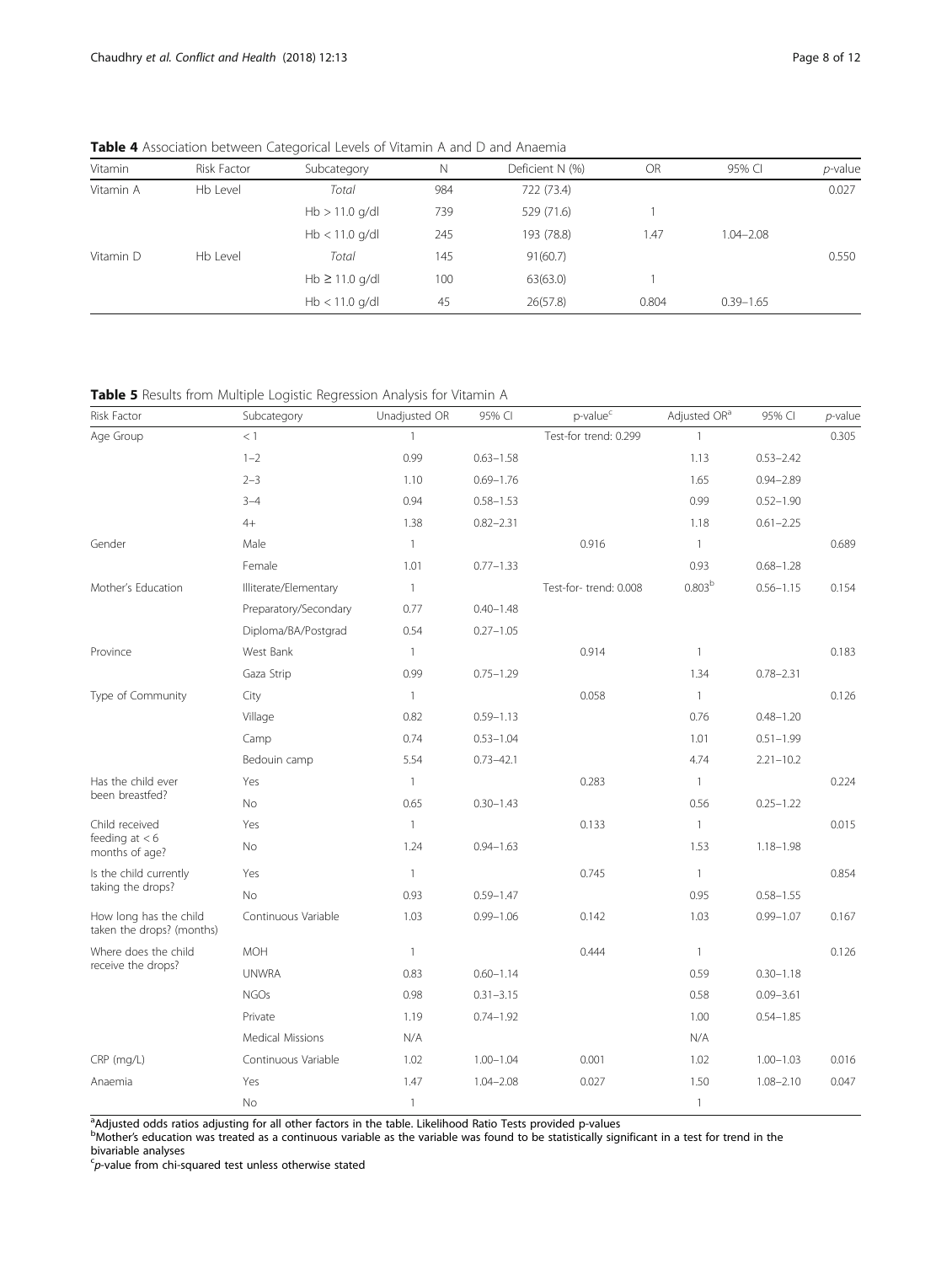| Risk Factor                                            | Subcategory             | Unadjusted OR  | 95% CI         | $p$ -value            | Adjusted OR <sup>a</sup> | 95% CI        | $p$ -value <sup>1</sup> |
|--------------------------------------------------------|-------------------------|----------------|----------------|-----------------------|--------------------------|---------------|-------------------------|
| Age Group                                              | <1                      | $\mathbf{1}$   |                | Test-for-Trend: 0.836 | $\mathbf{1}$             |               | 0.043                   |
|                                                        | $1 - 2$                 | 1.61           | $0.54 - 4.80$  |                       | 1.11                     | $0.29 - 4.16$ |                         |
|                                                        | $2 - 3$                 | 0.73           | $0.25 - 2a.10$ |                       | 0.24                     | $0.06 - 0.97$ |                         |
|                                                        | $3 - 4$                 | 1.68           | $0.56 - 4.99$  |                       | 1.61                     | $0.19 - 16.8$ |                         |
|                                                        | $4+$                    | 1.11           | $0.34 - 3.63$  |                       | 1.28                     | $0.23 - 7.26$ |                         |
| Gender                                                 | Male                    | $\mathbf{1}$   | $0.88 - 3.30$  | 0.114                 | $\mathbf{1}$             |               | 0.037                   |
|                                                        | Female                  | 1.70           |                |                       | 2.72                     | $1.21 - 6.01$ |                         |
| Season of Birth                                        | Winter (Oct-Mar)        | $\mathbf{1}$   |                | 0.523                 | $\mathbf{1}$             |               | 0.913                   |
|                                                        | Summer (Apr-Sept)       | 1.24           | $0.64 - 2.39$  |                       | 1.06                     | $0.30 - 3.76$ |                         |
| Mother's Education                                     | Illiterate/Elementary   | $\mathbf{1}$   |                | Test-for-Trend: 0.268 | N/A                      |               | 0.347                   |
|                                                        | Preparatory/Secondary   | 1.29           | $0.20 - 8.14$  |                       | $\mathbf{1}$             |               |                         |
|                                                        | Diploma/BA/Postgrad     | 0.82           | $0.18 - 5.28$  |                       | 0.62                     | $0.28 - 1.36$ |                         |
| Province                                               | West Bank               | $\mathbf{1}$   |                | 0.242                 | $\mathbf{1}$             |               | 0.203                   |
|                                                        | Gaza Strip              | 1.48           | $0.77 - 2.86$  |                       | 1.96                     | $0.67 - 5.71$ |                         |
| Type of Community                                      | City                    | $\mathbf{1}$   |                | 0.213                 | $\mathbf{1}$             |               | 0.715                   |
|                                                        | Village                 | 0.49           | $0.22 - 1.09$  |                       | 0.67                     | $0.20 - 2.26$ |                         |
|                                                        | Camp                    | 0.91           | $0.40 - 2.09$  |                       | 1.24                     | $0.25 - 6.15$ |                         |
|                                                        | Bedouin camp            | 0.24           | $0.02 - 2.86$  |                       | 0.27                     | $0.10 - 0.74$ |                         |
| Child received feeding                                 | Yes                     | $\mathbf{1}$   |                | 0.375                 | $\mathbf{1}$             |               | 0.824                   |
| at $<$ 6 months of age?                                | No                      | 1.35           | $0.69 - 2.66$  |                       | 0.89                     | $0.25 - 3.20$ |                         |
| Is the child currently                                 | Yes                     | $\mathbf{1}$   |                | 0.025                 | $\mathbf{1}$             |               | 0.054                   |
| taking the drops?                                      | <b>No</b>               | 3.42           | $1.11 - 10.5$  |                       | 5.23                     | $1.11 - 24.6$ |                         |
| How long has the<br>child taken the drops?<br>(months) | Continuous Variable     | 1.00           | $0.92 - 1.08$  | 0.989                 | 1.02                     | $0.89 - 1.17$ | 0.768                   |
| Where does the child                                   | <b>MOH</b>              | $\overline{1}$ |                | Fishers exact: 0.927  | $\mathbf{1}$             |               | 0.457                   |
| receive the drops?                                     | <b>UNWRA</b>            | 0.80           | $0.36 - 1.82$  |                       | 0.70                     | $0.15 - 3.25$ |                         |
|                                                        | <b>NGOs</b>             | Omit           |                |                       | Omit                     |               |                         |
|                                                        | Private                 | 0.89           | $0.37 - 2.15$  |                       | 0.45                     | $0.15 - 1.37$ |                         |
|                                                        | <b>Medical Missions</b> | N/A            |                |                       | N/A                      |               |                         |
| CRP (mg/L)                                             | Continuous Variable     | 0.97           | $0.94 - 1.00$  | 0.033                 | 0.96                     | $0.93 - 0.99$ | 0.031                   |
| Anaemia                                                | Yes                     | 0.804          | 0.392-1.65     | 0.550                 | 1.16                     | $0.44 - 3.08$ | 0.780                   |
|                                                        | No                      | $\overline{1}$ |                |                       | $\mathbf{1}$             |               |                         |

<span id="page-8-0"></span>Table 6 Results from Multiple Logistic Regression Analysis for Vitamin D

\*Adjusted odds ratios by all factors in the table. Likelihood Ratio Tests provided p-values

 $1p$ -value from chi-squared test unless otherwise stated

vitamin A rich food. There is limited research on complementary feeding's role in deficiency in this region, however, collecting more data may be crucial to better understanding the high prevalence of deficiency in the region.

## High CRP levels and anaemic children

Simultaneous bodily infections and ailments must be taken into consideration when defining at-risk populations for deficiency. Increased levels of CRP were highly correlated to increasing levels of vitamin A and D deficiency in the adjusted analyses. Thus, those children who are more prone to infections like diarrhoea are more likely to have micronutrient deficiencies. Similarly, children with anaemia were found to be at a higher risk of VAD deficiency which is evidenced in other studies [[13,](#page-11-0) [14\]](#page-11-0). While, children with anaemia were 16% more likely to have VDD, the adjusted analysis demonstrated no evidence of an association which is similar to the finding by Nichols et al., where anaemic children were 30% more likely to be deficient than those children who have normal haemoglobin levels (95%CI 0.94-1.82  $p\,=\,$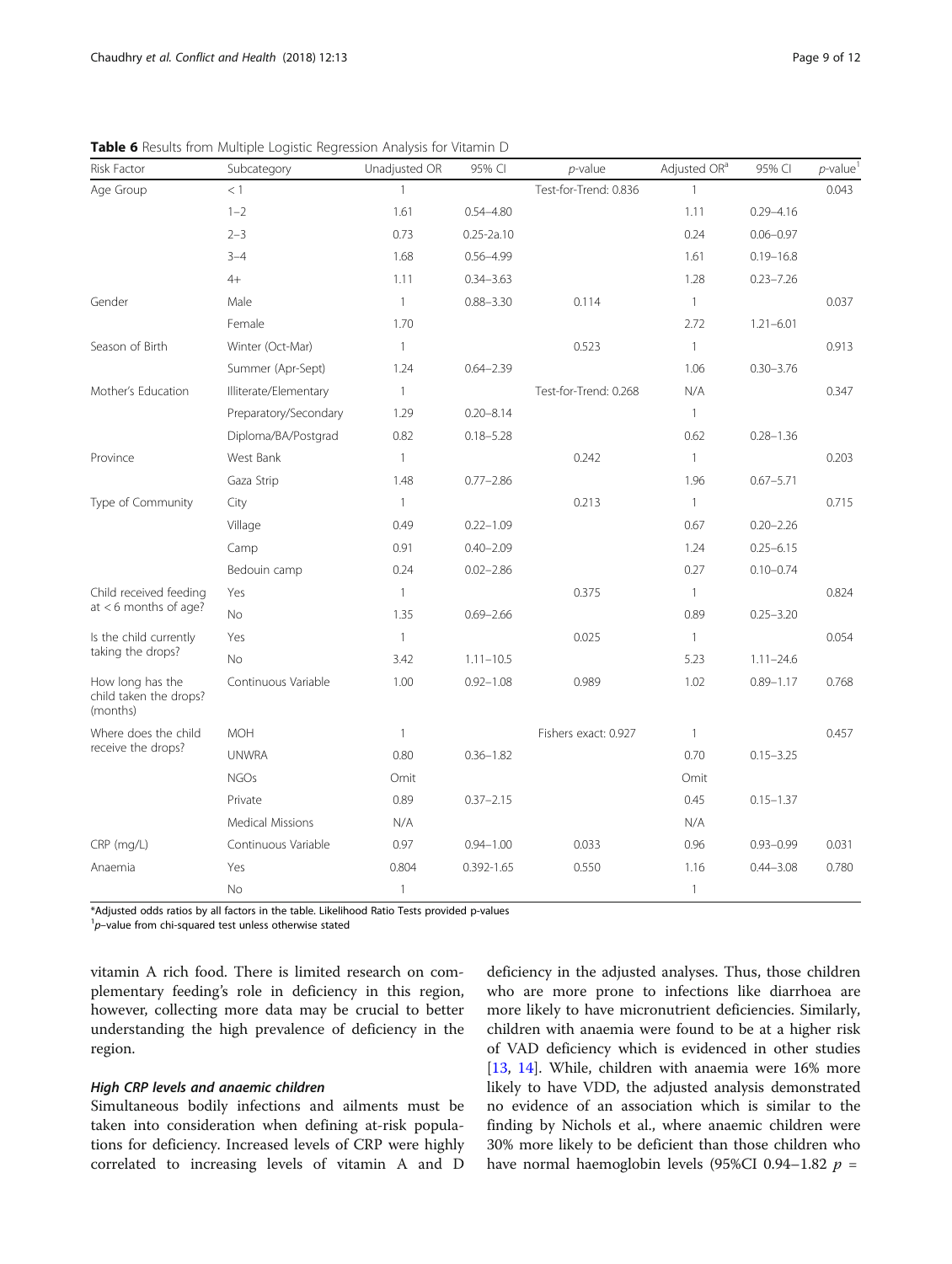0.117) [\[4](#page-10-0)]. Thus, based on the high correlation to levels of CRP and statistical association between VAD and anaemia, it is essential that children are adequately supplied with supplements and micronutrient rich foods especially if they have pre-existing infections or diseases.

## Encouraging uptake of supplements

It is crucial that each of these high risk groups are targeted to ensure adequate uptake of supplements. To achieve this, a child's mother must be involved, as she is one of the most important figures to help a child achieve sufficient levels of these micronutrients. She is responsible for providing a child with the supplements for the first 12 months of life. The data suggests that the majority of children are provided these supplements, however, they are not provided for the full 12-month regimen recommended by the MOH. In Gaza the average duration of the regimen was 4.43 months and in the West Bank it was 8.87 months.

Despite no evidence of statistical significance in the adjusted analysis for both VDD and VAD, similar to this analysis, a Jordanian study found children of mothers with lower levels of education were 21% more likely to have VDD (95%CI 0.87–1.69) [\[4\]](#page-10-0). Coles et al. determined that a mother with higher education was less likely to have a child with a VAD (OR 0.81 95%CI 0.68–0.95  $p =$ 0.011) [[16\]](#page-11-0). Neither of these studies explored the specific practices more educated mothers employed to ensure their children maintained healthy levels of vitamins A and D. Further exploration of these practices may inform the development of maternal education programs which may be a solution to increasing uptake of vitamin supplements.

## Improving health service provision

The last step required to improving rates of deficiency is targeting health service provision networks. While not found to be statistically significant, children who received the vitamin A and D drops from any other organization than the MOH were less likely to be deficient. There are two potential explanations for these differences: supplement availability (Table 7) and differences in the regimen recommendations by health service providers. As seen in Table 7, those who received drops from the UNRWA stated that the supplement was

**Table 7** Availability of Vitamin A & D Drops by Health Service

always available 92.6% of the time (compared to only 85.2% of the time at the MOH), and its children (primarily refugees living in camps) have lower levels of deficiency. At first, this result may be perplexing since the UNRWA supplies 60% of services in Gaza which has higher odds of vitamin A and D deficiency than the West Bank. First, it is important to note that at the time of the study, UNICEF supplied vitamin A and D drops to both the MOH and UNRWA. Therefore, since the supplier (UNICEF) was the same for both organizations, the differences in deficiency levels among children may be better attributed to the variations in protocols between the two service providers, MOH and UNRWA. The UNRWA provides vitamin A capsules to children up to the age of five years, whereas the MOH only supplies the supplement for the first year of a child's life. Furthermore, the UNRWA provides systematic counseling services to mothers of children less than five years for better uptake of vitamin A and D. Thus, the more comprehensive supplementation program by the UNRWA may warrant further investigation to decrease levels of VAD and VDD in the State of Palestine.

#### Strengths and limitations

The nature of the cross-sectional study design inhibits any inferences of causal association. Compounded with the small sample of vitamin D, there may have been selection bias that would reduce the generalizability of the results to the entire population. Children were recruited from health clinics, which some children, especially in areas of Gaza, are unable to access for various reasons. While the analysis adjusted for CRP, no other comorbidities were assessed, and those children presenting at the clinic may also have been more likely to have presented with existing infections, and thus have been more likely to be deficient in micronutrients.

The pseudo-R-squared values from the multiple regression models were relatively low, 0.0413 and 0.1900 for vitamin A and D respectively. This may be explained by the fact that we were unable to assess additional confounders such as measures of other forms of malnutrition like stunting and wasting. Detailed data on the average daily intake of certain foods was not added into the model. Since a crucial source of vitamin A and D is

| Health Service          | Available Always N (%) | Available Sometimes N (%) | Not Available N (%) |  |
|-------------------------|------------------------|---------------------------|---------------------|--|
| <b>MOH</b>              | 465 (85.2)             | 79 (14.5)                 | 2(0.37)             |  |
| <b>UNRWA</b>            | 376 (92.6)             | 28 (6.90)                 | 2(0.49)             |  |
| <b>NGOs</b>             | 16 (84.2)              | 3(15.8)                   | N/A                 |  |
| Private                 | 122 (84.9)             | 20(14.1)                  | N/A                 |  |
| <b>Medical Missions</b> | N/A                    | 4(100)                    | N/A                 |  |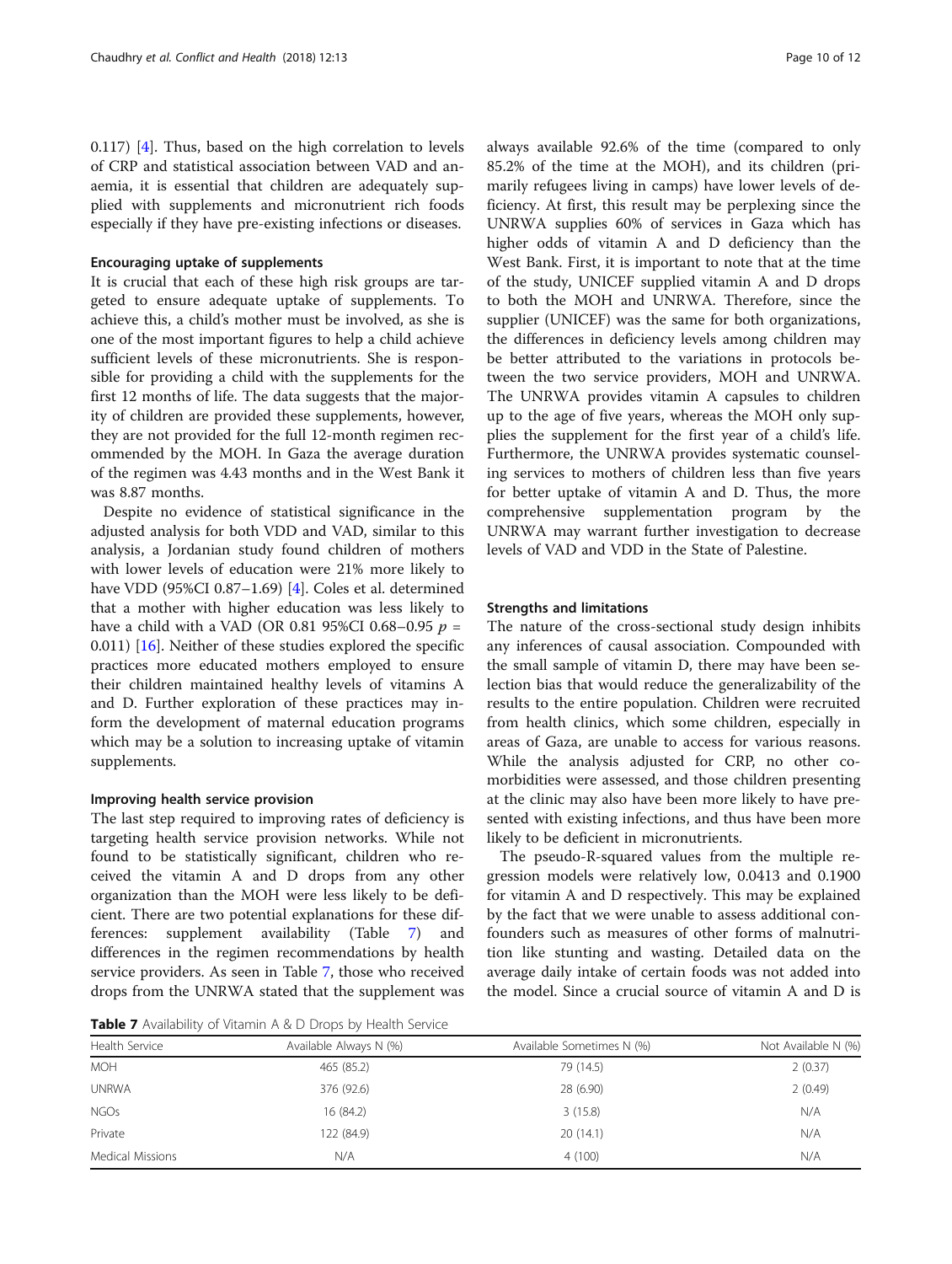<span id="page-10-0"></span>intake of micronutrient rich foods, measuring this factor could help explain the high levels of deficiency.

Lastly, the majority of the results were statistically insignificant at the 5 % level as many confidence intervals around estimates included one. As the prevalence value used to calculate the sample size was for anaemia and not vitamin A and D deficiencies the results may have been underpowered. While results did not often reach levels of statistical significance, the authors justified their inclusion to help inform future research.

#### Conclusions

The prevalence of vitamin A and D deficiency in Palestine is relatively high compared to some of its neighboring countries. Due to the complex economic and political situation in the country, it is critical to examine risk factors for these micronutrient deficiencies. While the uptake of supplementation is high, few children receive the full regimen, and there are huge variations in deficiency levels in the different regions of the State. Health service provision pathways may be key in ensuring uptake of the supplements and lowered deficiency levels. A deeper understanding of the UNRWA efforts, including the counselling services to mothers and the prolonged supplementation period (for vitamin A), is needed. If this program is proven effective, it may serve as a model for the entire State. The counselling for mothers may include advice on maintaining micronutrient levels of high risk groups of children particularly those with comorbidities such as anaemia and may inform them of the micronutrient rich foods she must supply her child after the supplementation regimen.

While the study examines the most common risk factors for vitamins A and D, there remains a need for further large representative surveys especially for risk factors for vitamin D due to the smaller sample size. Subsequent studies should include an in-depth review of daily nutrient intake to permit better understanding of food behaviour and its influence on deficiency.

#### Abbreviations

CI: Confidence Interval; CRP: C - reactive protein; GZ: Gaza Strip; Hb: Haemoglobin; MOH: Ministry of Health; NGOs: Non-Governmental Organizations; OR: Odds Ratio; PMS: Palestinian Micronutrient Survey; StDev: Standard Deviation; UNRWA: United Nations Relief and Works Agency for Palestine Refugees; VAD: Vitamin A Deficiency; VDD: Vitamin D Deficiency; WB: West Bank; WHO: World Health Organization

#### Acknowledgements

We would like to thank the Palestinian Ministry of Health for permitting us to use the data for from the Palestinian Micronutrient Survey. We would also like to thank the London School of Hygiene and Tropical Medicine for allowing us the use of its resources during the development of this secondary data analysis.

#### Funding

No funding was used in the development of this secondary analysis.

#### Availability of data and materials

The data that support the findings of this study are available from the Palestinian Ministry of Health but restrictions apply to the availability of these data, which were used under license for the current study, and so are not publicly available. Data are however available from the authors upon reasonable request and with permission of the Palestinian Ministry of Health.

#### Authors' contributions

AC completed this secondary analysis as a part of the Masters of Science requirement at the London School of Hygiene and Tropical Medicine. AC conducted the literature review and formulated the main research question with the aid of supervisor, SH. SH assisted AC with the methods of data analysis that involved data cleaning and manipulation stages, and initial bivariable and multivariable analyses. SH provided feedback on the development of the manuscript. NR and AR were members of the original study team and took part in the creation of the Palestinian Micronutrient survey and data collection phases. All authors approved of the final manuscript.

#### Ethics approval and consent to participate

Al Quds University Research Ethics Committee in Jerusalem in 2012 provided the ethics approval for the Palestinian Micronutrient Survey. Each member of the study population provided verbal informed consent to participate in the study. The London School of Hygiene and Tropical Medicine Masters of Science Research Ethics Committee provided ethics approval to the conduct this secondary analysis, the reference number is 10883.

#### Consent for publication

Not applicable.

#### Competing interests

The authors declare that they have no competing interests.

#### Publisher's Note

Springer Nature remains neutral with regard to jurisdictional claims in published maps and institutional affiliations.

#### Author details

<sup>1</sup>The London School of Hygiene and Tropical Medicine, Keppel Street, London WC1E 7HT, UK. <sup>2</sup>UNICEF Iraq Country Office, 100 mt street, UN Compound, Erbil, Iraq. <sup>3</sup>Ministry of Health, Ramallah, State of Palestine.

#### Received: 2 February 2017 Accepted: 24 January 2018 Published online: 02 April 2018

#### References

- 1. Palestinian Central Bureau of Statistics. 2016. [http://www.pcbs.gov.ps/site/](http://www.pcbs.gov.ps/site/lang__en/881/default.aspx#Census) lang en/881/default.aspx#Census. Accessed 30 Jan 2017.
- 2. Manenti C, Reinicke C, MacDonald J, Donald J. Report of a field assessment of health conditions in the occupied Palestinian territory. In: World Health Organization Reports. 2016. [http://apps.who.int/gb/Statements/Report\\_](http://apps.who.int/gb/Statements/Report_Palestinian_territory/Report_Palestinian_territory-en.pdf) [Palestinian\\_territory/Report\\_Palestinian\\_territory-en.pdf.](http://apps.who.int/gb/Statements/Report_Palestinian_territory/Report_Palestinian_territory-en.pdf) Accessed 30 Jan 2017.
- 3. Bassil D, Rahme M, Hoteit M, GEH F. Hypovitaminosis D in the Middle East and North Africa prevalence, risk factors and impact on outcomes. Dermato Endocrinol. 2013;5(2):274–98.
- 4. Nichols EK, Khatib IMD, Aburto NJ, Serdula MK, Scanlon KS, Wirth JP, et al. Vitamin D status and associated factors of deficiency among Jordanian children of preschool age. Eur J Clin Nutr. 2015;69(1):90–5.
- 5. Jazar AS, Takruri HR, Khuri-Bulos NA. Vitamin D status in a sample of preschool children aged from 1 to 6 years visiting the pediatrics Clinic at Jordan University Hospital. Jordan Med J. 2011;45(4):308–16.
- Kazemi A, Sharifi F, Jafari N, Mousavinasab N. High prevalence of vitamin D deficiency among pregnant women and their newborns in an Iranian population. J Women's Health (Larchmt). 2009;18(6):835–9.
- 7. Kelishadi R, Sharifi-Ghazvini F, Poursafa P, Mehrabian F, Farajian S, Yousefy H, et al. Determinants of hypovitaminosis D in pregnant women and their newborns in a sunny region. Int J Endocrinol. 2013:1–6. [https://www.](https://www.hindawi.com/journals/ije/2013/460970/cta/) [hindawi.com/journals/ije/2013/460970/cta/](https://www.hindawi.com/journals/ije/2013/460970/cta/).
- Halasa NB, Lang RD, Blevins M, Kudyba K, Lawrence L, Davidson M, et al. Vitamin D deficiency among newborns in Amman, Jordan. Global J Health Sci. 2014;6(1):162–71.